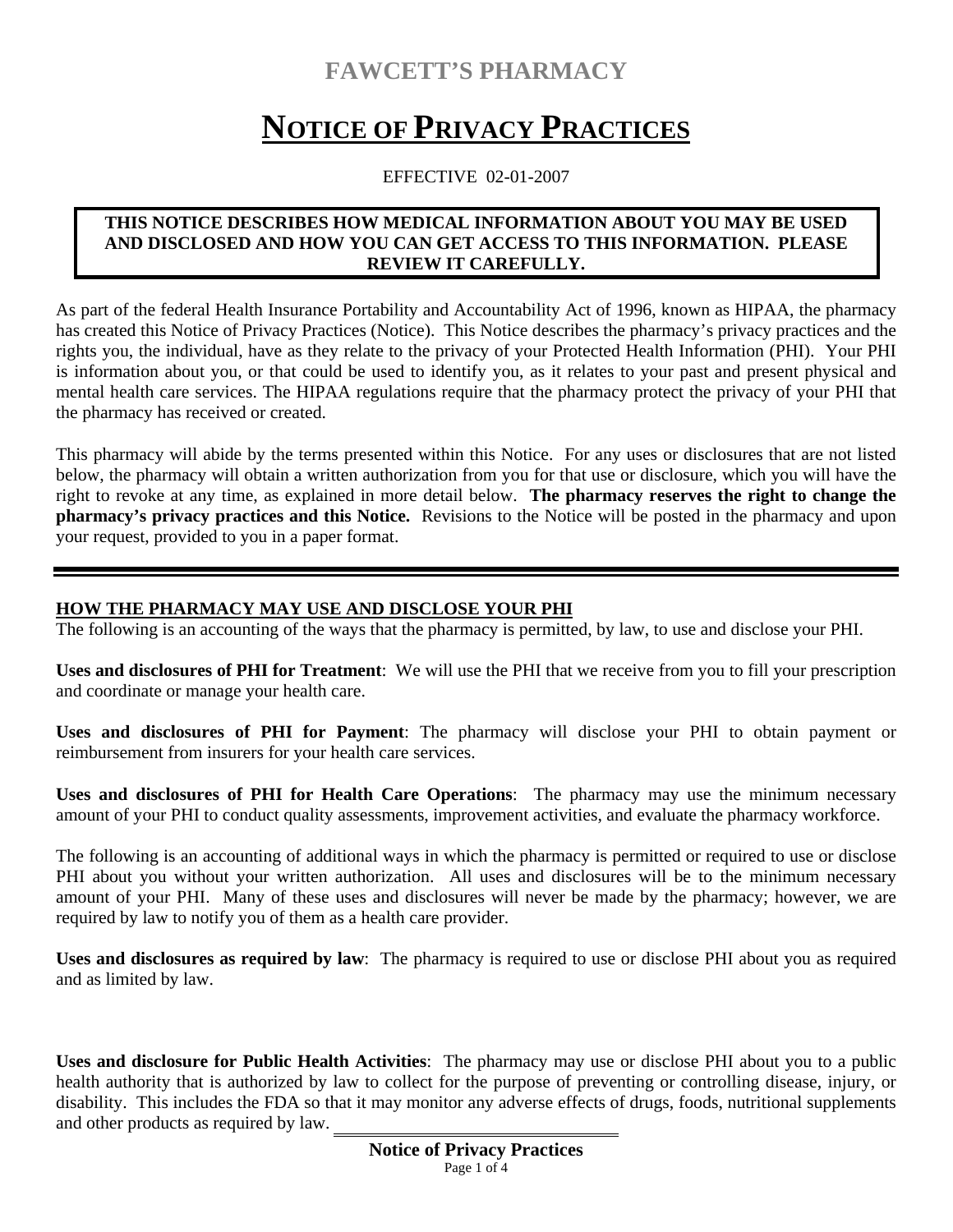**Uses and disclosure about victims of abuse, neglect or domestic violence:** The pharmacy may use or disclose PHI about you to a government authority if it is reasonably believed you are a victim of abuse, neglect or domestic violence.

**Uses and disclosures for health oversight activities:** The pharmacy may use or disclose PHI about you to a health oversight agency for oversight activities which may include audits, investigations, inspections as necessary for licensure, compliance with civil laws, or other activities the health oversight agency is authorized by law to conduct.

**Disclosures for judicial and administrative proceedings:** The pharmacy may disclose PHI about you in the course of any judicial or administrative proceedings, provided that proper documentation is presented to the pharmacy.

**Disclosures for law enforcement purposes:** The pharmacy may disclose PHI about you to law enforcement officials for authorized purposes as required by law or in response to a court order or subpoena.

**Uses and disclosures about the deceased:** The pharmacy may disclose PHI about a deceased, or prior to, and in reasonable anticipation of an individual's death, to coroners, medical examiners, and funeral directors.

**Uses and disclosures for cadaveric organ, eye or tissue donation purposes:** The pharmacy may use and disclose PHI for the purpose of procurement, banking, or transplantation of cadaveric organs, eyes, or tissues for donation purposes.

**Uses and disclosures for research purposes:** The pharmacy may use and disclose PHI about you for research purposes with a valid waiver of authorization approved by an institutional review board or a privacy board. Otherwise, the pharmacy will request a signed authorization by the individual for all other research purposes.

**Uses and disclosures to avert a serious threat to health or safety:** The pharmacy may use or disclose PHI about you, if it believed in good faith, and is consistent with any applicable law and standards of ethical conduct, to avert a serious threat to health or safety.

**Uses and disclosures for specialized government functions:** [Only include veteran's activities if the pharmacy is a component of the department of Veterans Affairs. Only include department of state functions if the pharmacy is a component of the department of state.] The pharmacy may use or disclose PHI about you for specialized government functions including; military and veteran's activities, national security and intelligence, protective services, department of state functions, and correctional institutions and law enforcement custodial situations.

**Disclosure for workers' compensation:** The pharmacy may disclose PHI about you as authorized by and to the extent necessary to comply with workers' compensation laws or programs established by law.

**Disclosures for disaster relief purposes:** The pharmacy may disclose PHI about you as authorized by law to a public or private entity to assist in disaster relief efforts.

**Disclosures to business associates:** The pharmacy may disclose PHI about you to the pharmacy's business associates for services that they may provide to or for the pharmacy to assist the pharmacy to provide quality health care. To ensure the privacy of your PHI, we require all business associates to apply appropriate safeguards to any PHI they receive or create.

#### **OTHER USES AND DISCLOSURES**

The pharmacy may contact you for the following purposes: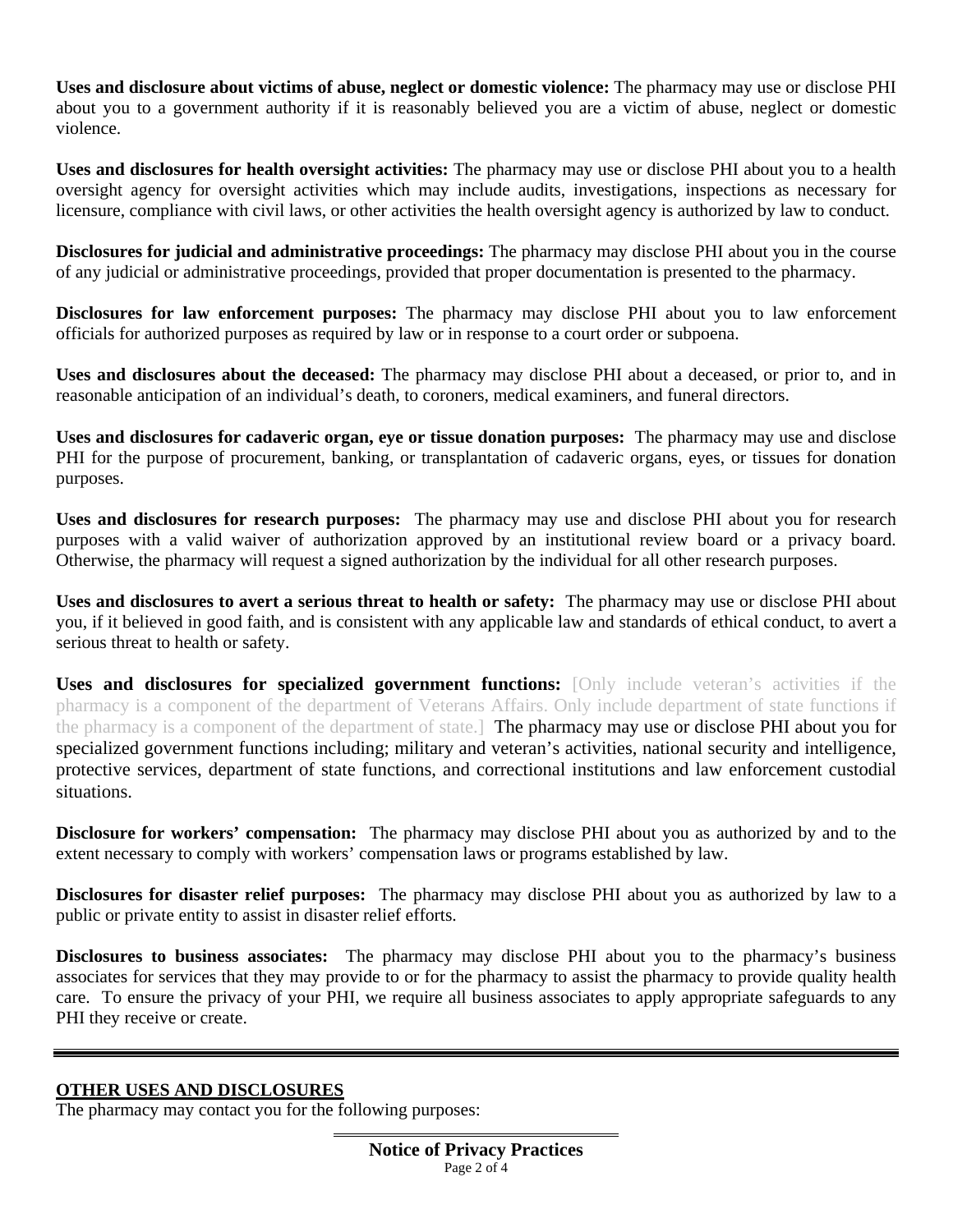**Refill reminders:** The pharmacy may contact you to remind you of your prescription upon such time they are ready to be refilled.

**Information about treatment alternatives:** The pharmacy may contact you to notify you of alternative treatments and/or products.

**Health related benefits or services:** The pharmacy may use your PHI to notify you of benefits and services the pharmacy provides.

**Fundraising**: If the pharmacy participates in a fundraising activity, the pharmacy may use demographic PHI to send you a fundraising packet, or the pharmacy may disclose demographic PHI about you to its business associate or an institutionally related foundation to send you a fundraising packet. No further disclosure will be allowed by the business associates or an institutionally related foundation without your written authorization.

#### **FOR ALL OTHER USES AND DISCLOSURES**

The pharmacy will obtain a written authorization from you for all other uses and disclosures of PHI, and the pharmacy will only use or disclose pursuant to such an authorization. In addition, you may revoke such an authorization in writing at any time. To revoke a previously authorized use or disclosure, please contact: David R. Weber R.Ph. to obtain a *Request for Restriction of Uses and Disclosures*.

#### **YOUR HEALTH INFORMATION RIGHTS**

The following are a list of your rights in respect to your PHI.

**Request restrictions on certain uses and disclosures of your PHI:** You have the right to request additional restrictions of the pharmacy's uses and disclosures of your PHI; however, the pharmacy is not required to accommodate a request. If you wish to request additional restrictions, please obtain the form, *Request for Restriction of Uses & Disclosures*, from the pharmacy and return the completed form to the pharmacy or return to: David R. Weber R.Ph.

**The right to have your PHI communicated to you by alternate means or locations:** You have the right to request that the pharmacy communicate confidentially with you using an address or phone number other than your residence. However, state and federal laws require the pharmacy to have an accurate address and home phone number in case of emergencies. The pharmacy will consider all reasonable requests. If you wish to request a change in your communicating address and/or phone number, please obtain a form, *Request for Alternative Arrangements for Confidential Communication*, from the pharmacy and return the completed form to the pharmacy or return to David R. Weber R.Ph.

**The right to inspect and/or obtain a copy your PHI:** You have the right to request access and/or obtain a copy of your PHI that is contained in the pharmacy for the duration the pharmacy maintains PHI about you. If you wish to inspect or obtain a copy of your PHI, please obtain a form, *Request for Access to Records*, from the pharmacy and return the completed form to the pharmacy or return to David R. Weber R.Ph. There may be a reasonable cost-based charge for photocopying documents. You will be notified in advance of incurring such charges, if any.

**The right to amend your PHI:** You have the right to request an amendment of the PHI the pharmacy maintains about you, if you feel that the PHI the pharmacy has maintained about you is incorrect or otherwise incomplete. Under certain circumstances we may deny your request for amendment. If we do deny the request, you will have the right to have the denial reviewed by someone we designate who was not involved in the initial review. You may also ask the Secretary, United States Department of Health and Human Services ("HHS"), or their appropriate